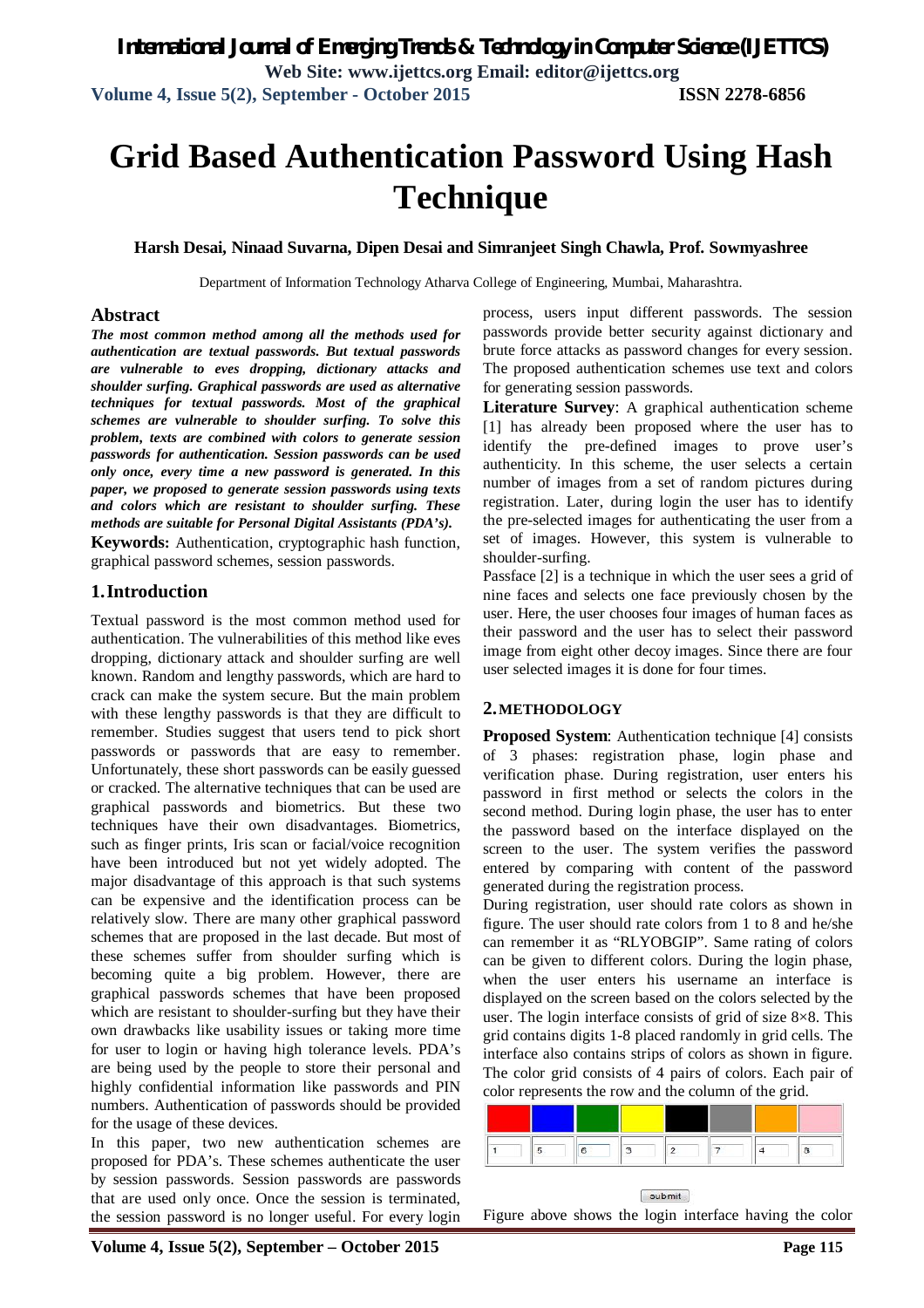# *International Journal of Emerging Trends & Technology in Computer Science (IJETTCS)* **Web Site: www.ijettcs.org Email: editor@ijettcs.org**

# **Volume 4, Issue 5(2), September - October 2015 ISSN 2278-6856**

grid and number grid of 8 x 8 having numbers 1 to 8 randomly placed in the grid. Depending on the ratings given to colors, we get the session password. As discussed above, the first color of every pair in color grid represent row and second represents column of the number grid. The number in the intersection of the row and column of the grid is part of the session password. Consider the figure above ratings and figure below login interface for demonstration. The first pair has red and yellow colors. The red color rating is 1 and yellow color rating is 3. So the first letter of session password is 1st row and 3rd column intersecting element i.e 3. The same method is followed for other pairs of colors. For figure below the password is "3573". Instead of digits, alphabets can be used. For every login, both the number grid and the color grid get randomizes so the session password changes for every session.



This system will be developed for a Financial Broker who has all the financial information about the clients stored in the software. After Secured Login into the System User of the software will be able to access the following modules

- 1.Secured Login
- 2.Add / Update / Delete / View Clients Information
- 3.Add / Update / Delete / View Clients Assets Information
- 4.Add / Update / Delete / View Clients Liabilities Information
- 5.Generate Assets Reports
- 6.Generate Liabilities Report

In addition to the above security we will include Hash Encryption Algorithm as well for enhanced Security.



**Cryptographic Hash Function**: A cryptographic hash function [3] is a type of hash function which is considered practically impossible to recreate the input data from its hash value alone. These one-way hash functions have been called "the workhorses of modern cryptography". The input data is often called the message, and the hash value is often called the message digest or simply the digest.

**The ideal cryptographic hash function has four main properties:**

- Easy to compute the hash value for any given message.
- Infeasible to generate a message from its hash.
- Infeasible to modify a message without changing the hash.
- Infeasible to find two different messages with the same hash.

Cryptographic hash functions have many information regarding security applications, notably in digital signatures and message authentication codes (MACs). They can also be used to index data in hash tables, for fingerprinting, to detect duplicate data or uniquely identify files, and as checksums to detect accidental data corruption. Indeed, in information security contexts, cryptographic hash values are sometimes called fingerprints, checksums, or just hash values.



# **3.HASHING TECHNIQUE**

In this, we attempt to build a data structure that can be searched in  $O(1)$  time. This concept is referred to as hashing.

In order to do this, we will need to know even more about where the items might be when we go to look for them in the collection. If every item is where it should be, then the search can use a single comparison to discover the presence of an item. We will see, however, that this is typically not the case.

A hash table is a collection of items which are stored in such a way as to make it easy to find them later. Each position of the hash table, often called a slot, can hold an item and is named by an integer value starting at 0. For

**Volume 4, Issue 5(2), September – October 2015 Page 116**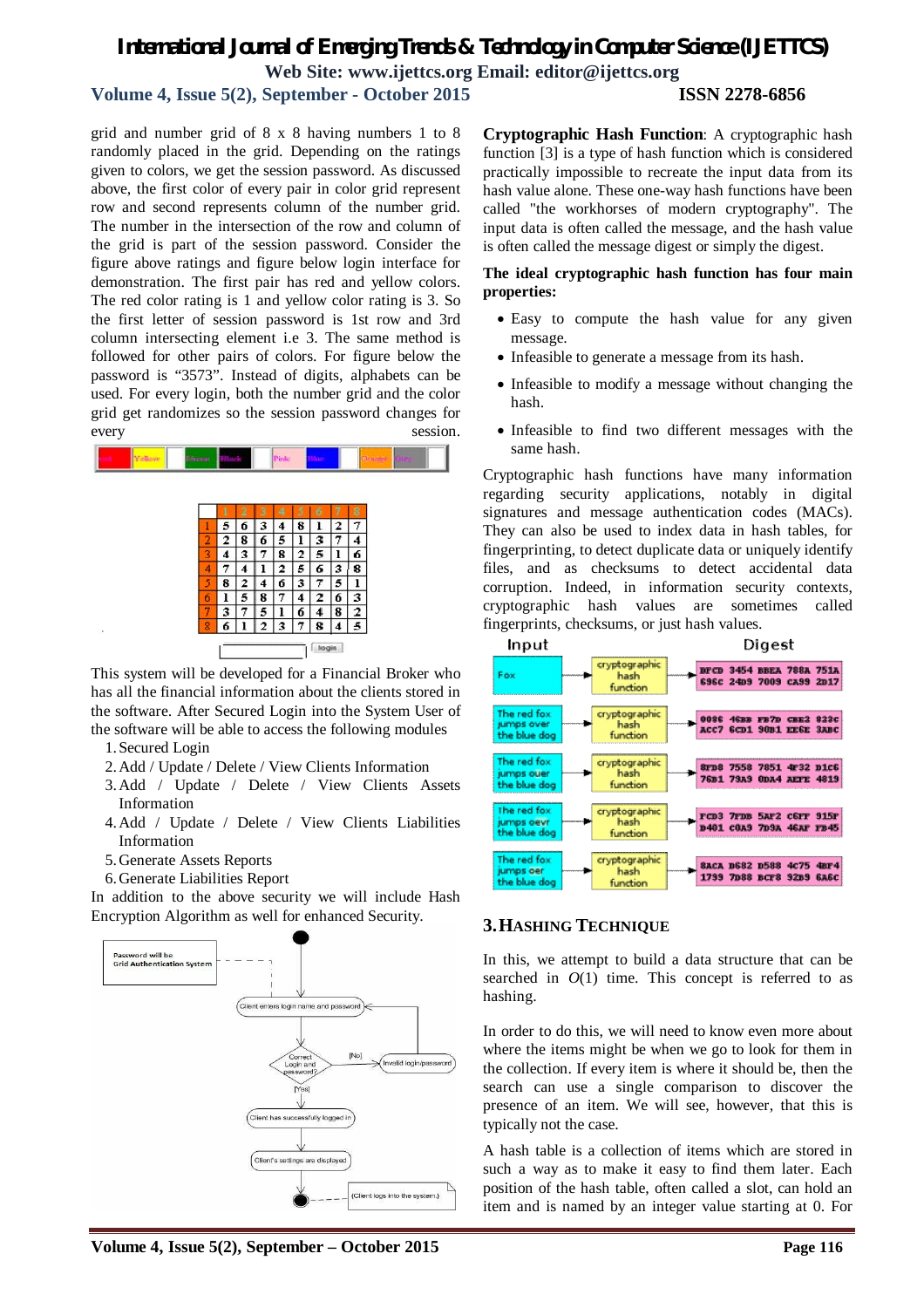# *International Journal of Emerging Trends & Technology in Computer Science (IJETTCS)* **Web Site: www.ijettcs.org Email: editor@ijettcs.org Volume 4, Issue 5(2), September - October 2015 ISSN 2278-6856**

example, we will have a slot named 0, a slot named 1, a slot named 2, and so on. Initially, the hash table contains no items so every slot is empty. We can implement a hash table by using a list with each element initialized to the special Python value None. Figure shows a hash table of size *m*=11. In other words, there are *m* slots in the table, named 0 through 10.

The mapping between an item and the slot where that item belongs in the hash table is called the hash function. The hash function will take any item in the collection and return an integer in the range of slot names, between 0 and *m*-1. Assume that we have the set of integer items 54, 26, 93, 17, 77, and 31. Our first hash function, sometimes referred to as the "remainder method," simply takes an item and divides it by the table size, returning the remainder as its hash value (*h*(*item*)=*item*%11). Table below gives all of the hash values for our example items. Note that this remainder method (modulo arithmetic) will typically be present in some form in all hash functions, since the result must be in the range of slot names.

| <b>Item</b> | <b>Hash Value</b> |
|-------------|-------------------|
| 54          | 10                |
| 26          |                   |
| 93          | 5                 |
| 17          |                   |
| 77          |                   |
| 31          | C                 |

Once the hash values have been computed, we can insert each item into the hash table at the designated position as shown in Figure below. Note that 6 of the 11 slots are now occupied. This is referred to as the load factor, and is commonly denoted by *λ*=*number of items table size*. For this example, *λ*=611.



Now when we want to search for an item, we simply use the hash function to compute the slot name for the item and then check the hash table to see if it is present. This searching operation is  $O(1)$ , since a constant amount of time is required to compute the hash value and then index the hash table at that location. If everything is where it should be, we have found a constant time search algorithm.

You can probably already see that this technique is going to work only if each item maps to a unique location in the hash table. For example, if the item 44 had been the next item in our collection, it would have a hash value of 0  $(44\%11==0)$ . Since 77 also had a hash value of 0, we would have a problem. According to the hash function, two or more items would need to be in the same slot. This is referred to as a collision (it may also be called a "clash"). Clearly, collisions create a problem for the hashing technique.

### **4. SECURITY ANALYSIS**

As the interface changes every time, the session password changes. This technique is resistant to shoulder surfing. Due to dynamic passwords, dictionary attack is not applicable. Hidden camera attacks are not applicable to PDAs because it is difficult to capture the interface in the PDAs.

**Dictionary Attack**: These are attacks directed towards textual passwords. Here in this attack, hacker uses the set of dictionary words and authenticate by trying one word after one. The Dictionary attacks fails towards our authentication systems because session passwords are used for every login.

**Shoulder Surfing**: These techniques are Shoulder Surfing Resistant. In Pair based scheme, resistance is provided by the fact that secret pass created during registration phase remains hidden so the session password can't be enough to find secret pass in one session. In hybrid textual scheme, the randomized colors hide the password. In this scheme, the ratings decide the session password. But with session password you can't find the ratings of colors. Even by knowing session password, the complexity is 8x4. So these are resistant to shoulder surfing.

**Guessing:** Guessing can't be a threat to the pair based because it is hard to guess secret pass and it is 36x4. The hybrid textual scheme is dependent on user selection of the colors and the ratings. If the general order is followed for the colors by the user, then there is a possibility of breaking the system.

**Brute force attack:** These techniques are particularly resistant to brute force due to use of the session passwords. The use of these will take out the traditional brute force attack out of the possibility.

**Complexity:** The Complexity for Pair-Based Authentication Scheme is to be carried over the secret pass. For a secret pass of length 8, the complexity is 368. In the case of the Hybrid Textual Authentication Scheme the complexity depends on colors and ratings.